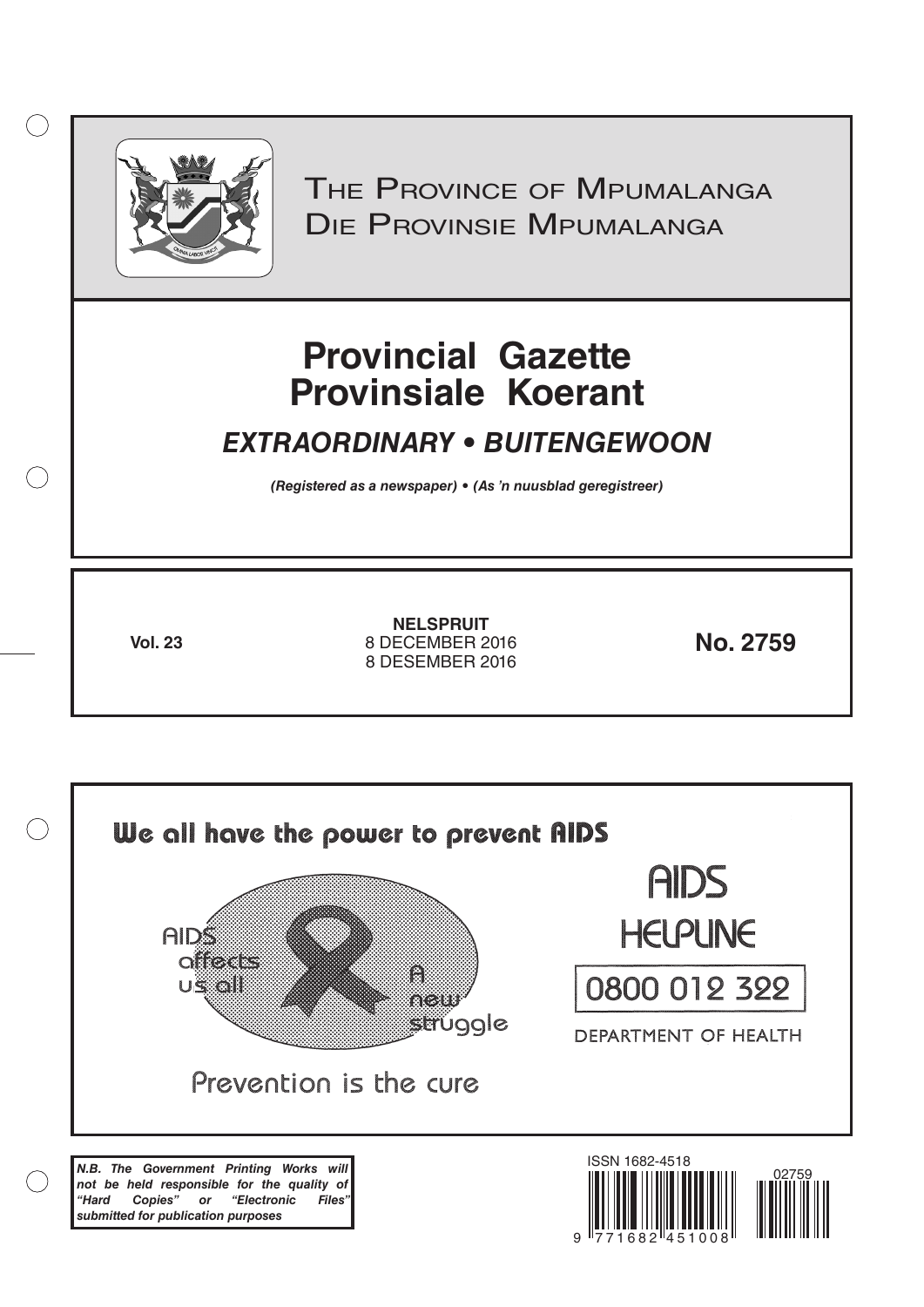

### government

Department: Government Printing Works<br>REPUBLIC OF SOUTH AFRICA

 14/1/1 Tel : (012) 748-6066 Fax : (012) 323-9574 E-mail : Maureen.Toka@gpw.gov.za

20 October 2016

Dear Value Customers

The 27<sup>th</sup> of December 2016 has been declared as a public holiday by the State President Mr Jacob Zuma.

For this reason, the closing date of all gazettes during that week will be a day before scheduled dates as published in the gazette or on the website.

Sincerely,

Maureen Toka Acting Assistant Director: Publications (Tel): 012 748-6066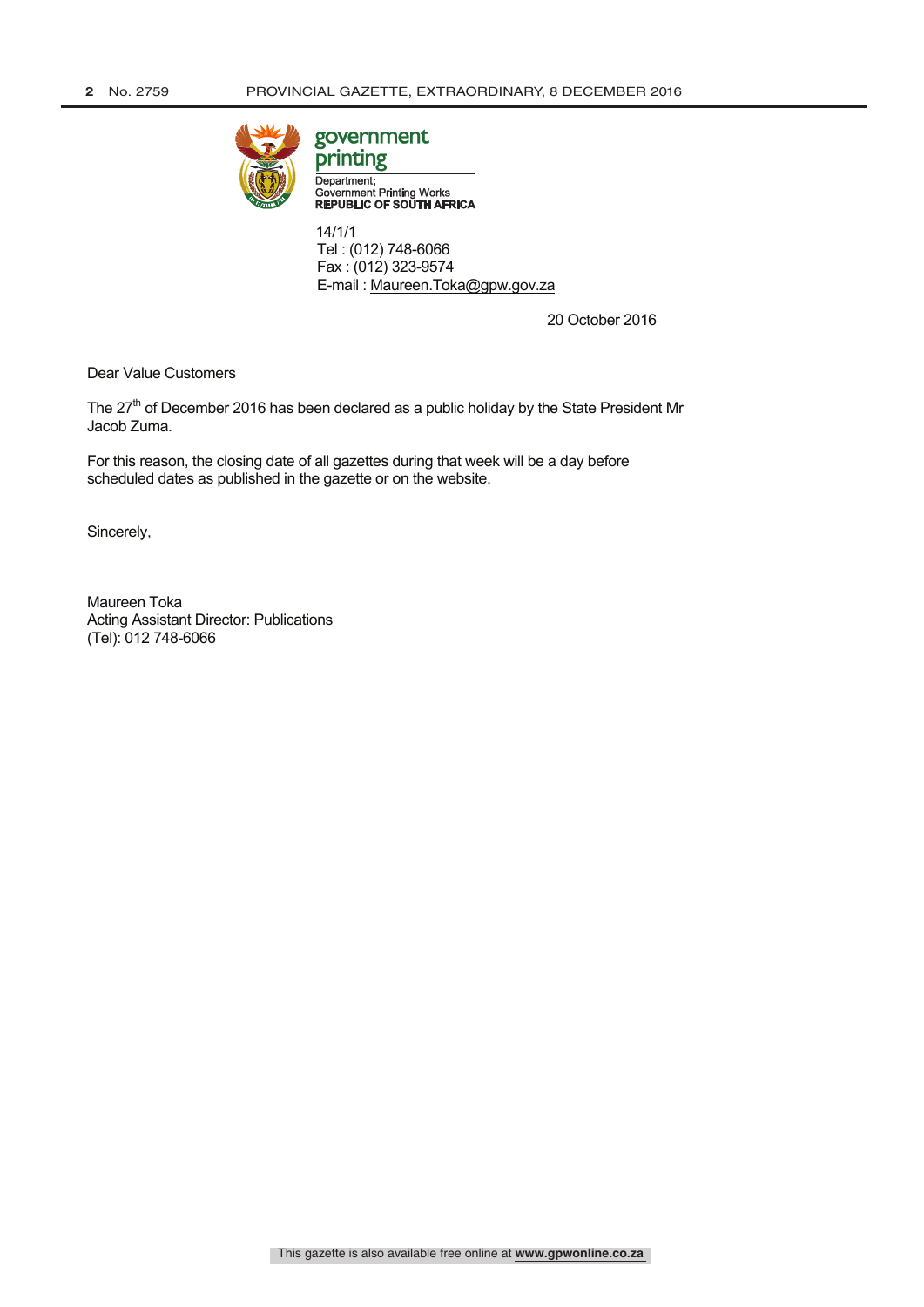### **IMPORTANT NOTICE:**

**The GovernmenT PrinTinG Works Will noT be held resPonsible for any errors ThaT miGhT occur due To The submission of incomPleTe / incorrecT / illeGible coPy.**

**no fuTure queries Will be handled in connecTion WiTh The above.**

#### **CONTENTS**

*Page Gazette No. No.*

**PROVINCIAL NOTICES • PROVINSIALE KENNISGEWINGS**

108 Local Government: Municipal Structures Act, 1998: Correction Notice of Notices No. 174, 175 and 176 of 2016 2759....................................................................................................................................................................4

This gazette is also available free online at **www.gpwonline.co.za**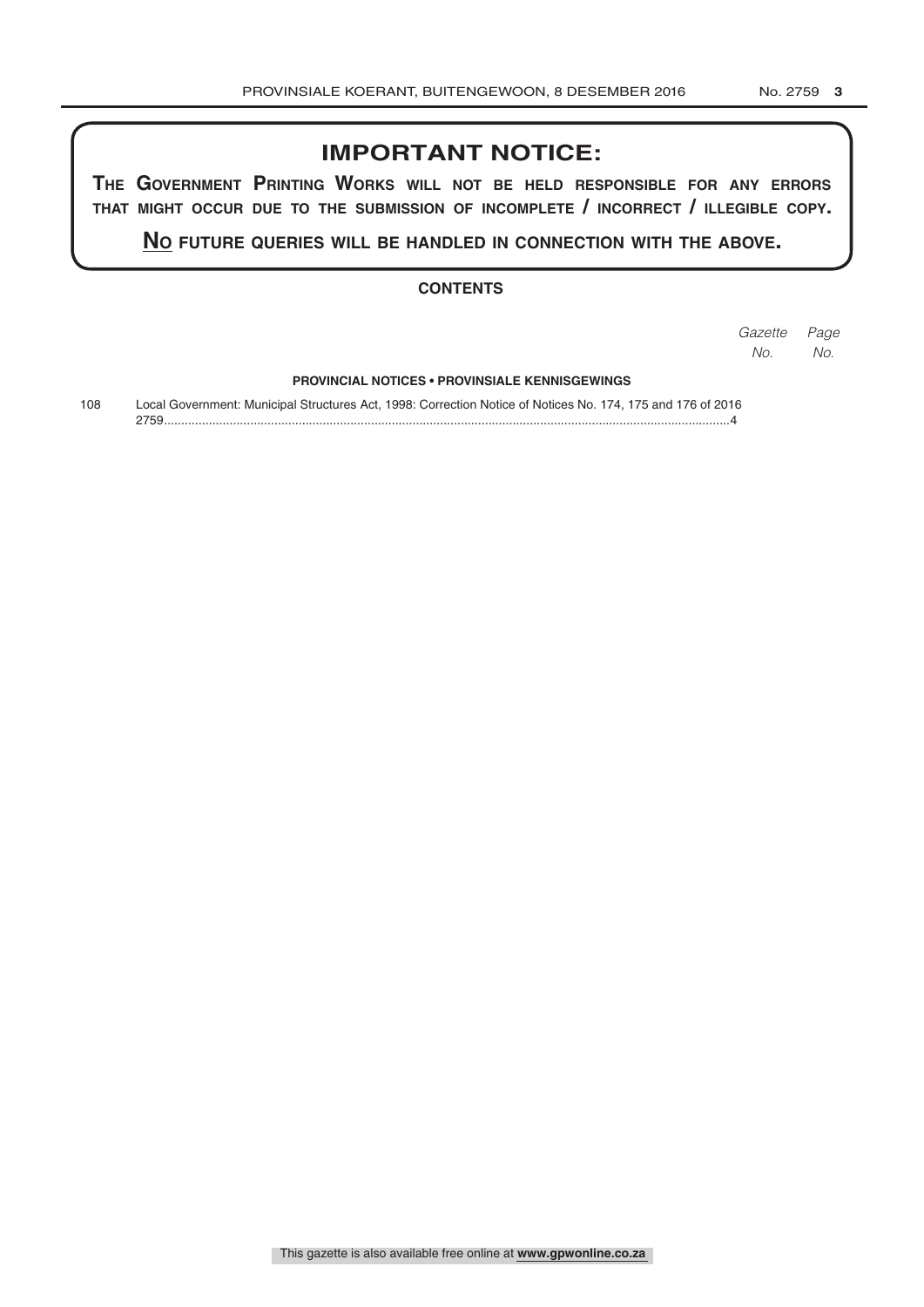#### $G = G = G \cup G$ PROVINCIAL NOTICES • PROVINSIALE KENNISGEWINGS

#### **PROVINCIAL NOTICE 108 OF 2016**

#### CORRECTION NOTICE OF NOTICES NO. 174, 175 and 176 OF 2016

I, Refilwe Maria Mtshweni, Member of the Executive Council responsible for Cooperative Governance and Traditional Affairs in the Mpumalanga Province, hereby publish a notice correcting the Headings of the Amendment Notices in terms of section 16 of the Local Government: Municipal Structures Act, 1998, Notices No. 174, 175 and 176 of 2016 published under Gazette No. 2757 dated 02 December 2016, as set out in the Schedule below.

#### MS R.M MTSHWENI (MPL) **MEC FOR CO-OPERATIVE GOVERNANCE** AND TRADITIONAL AFFAIRS

#### **SCHEDULE**

#### GENERAL EXPLANATORY NOTE:

[ ] Words in bold type in square brackets indicate omissions from existing enactments

Words underlined with solid line indicate insertions in existing enactments

#### CORRECTION OF THE HEADINGS OF NOTICES NO. 174, 175 AND 176 OF 2016.

[PROPOSED] AMENDMENT NOTICE IN TERMS OF SECTION 16 OF THE LOCAL GOVERNMENT: MUNICIPAL STRUCTURES ACT, 1998.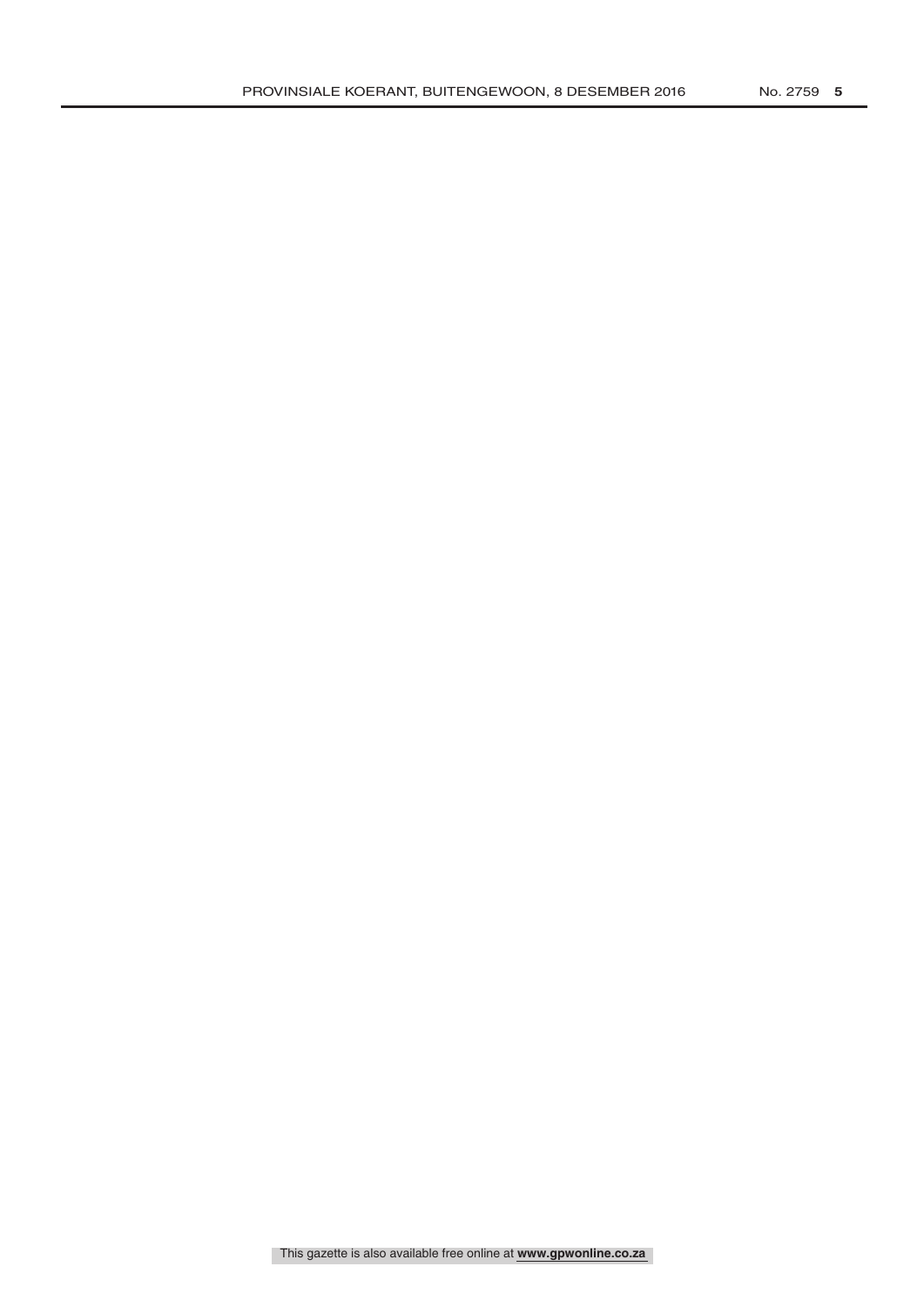This gazette is also available free online at **www.gpwonline.co.za**